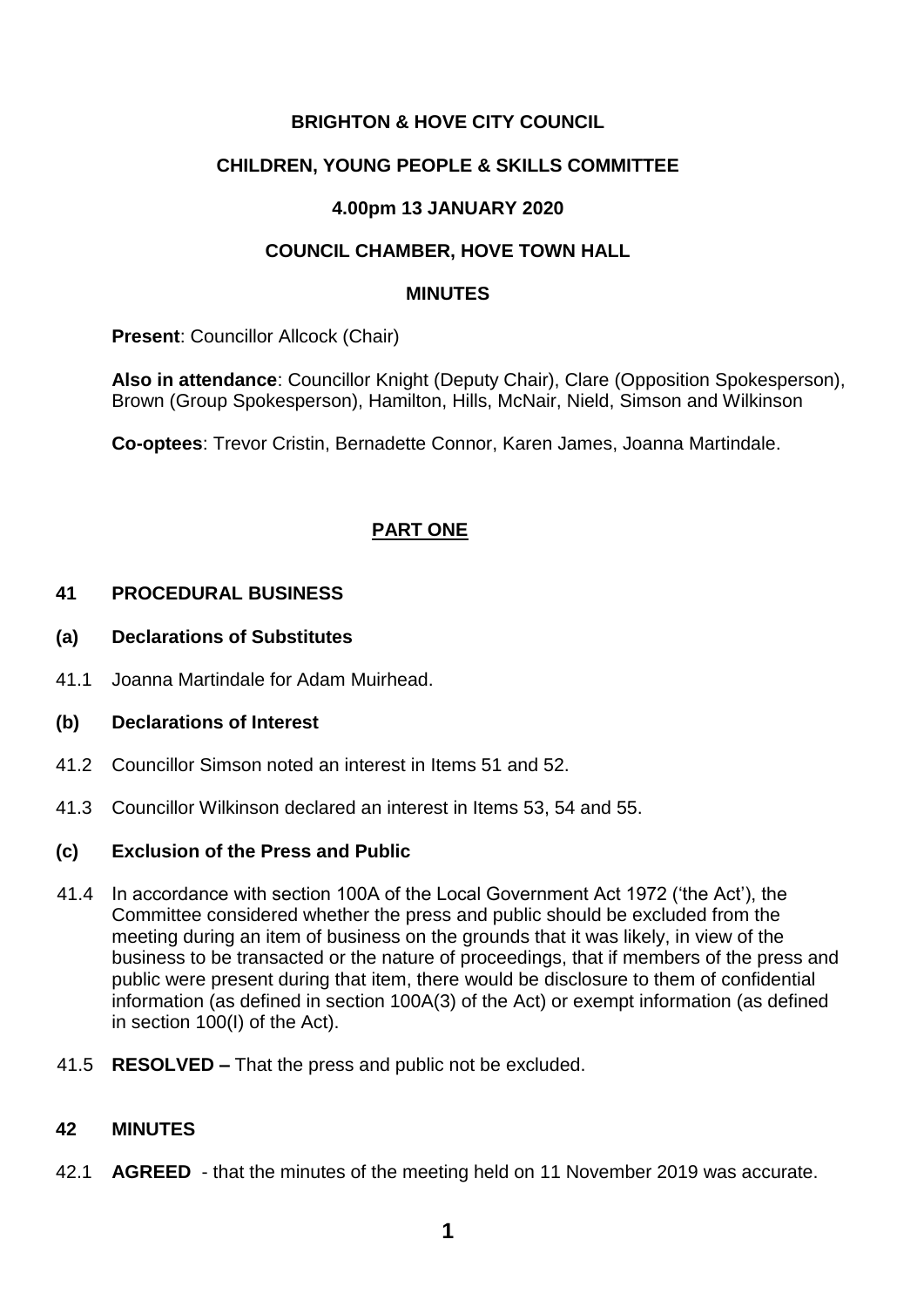#### **43 CHAIR'S COMMUNICATIONS**

43.1 The Chair gave the following communications:

"In today's agenda we will be discussing published admissions numbers at some of our schools as part of the response to growing number of school vacancies - 349 this year and 719 by 2023. We are working together on a cross party basis in to try to avoid any schools in our community closing and also ensuring they remain financially and educationally viable.

Decisions to reduce forms of entry are not easy, and all members understand how difficult this is for individual schools who work hard to ensure Children and Young People have great educational opportunities and outcomes. However, we all have a duty to take a sensible long-term strategic view and make some difficult decisions in the short term.

I would like to take this opportunity to let you know of a change of use at Former Portslade Sixth Form site and Mile Oak Road. As a result of Kings School moving to their permanent site the building they temporarily occupied has become vacant. Following due consideration, it has been decided that the most sensible use for the building is to re-purpose it as a new office base for some of our children's services social work pods (that are currently based in another part of the city). They need to leave their current site to make way for a considerable amount of proposed new housing.

We need to secure consent from the Secretary of State for Education to change the use of the former sixth form site and to take the associated school playing fields out of school use. The first step is to undertake a public consultation regarding the change of use of the school playing fields.

The consultation will commence tomorrow (14 January 2020) and continue for a period of 6 weeks. During this time we will consult with a wide variety of stakeholders to see if there is any further education need for the site. This will include a public meeting to be held on 23 January 2020 at Portslade Town Hall.

The consultation documents will be available in the council's website for the duration of the consultation period. These documents include details on how representations can be made.

The views and thoughts collected during this consultation will be presented to me prior to the next CYPS meeting on 2 March 2020. I will give a further Chairs communication on this matter at that meeting to inform you of the intended way forward.

I very much enjoyed attending the Youth Wise meeting on 4 December, together with Councillors Clare and Brown. We were very impressed with the work the young people have done so far including developing the Youth Led Grants. There is a paper on Youth Wise on the agenda today and I am looking forward to hearing from members of Youth Wise about plans for this group.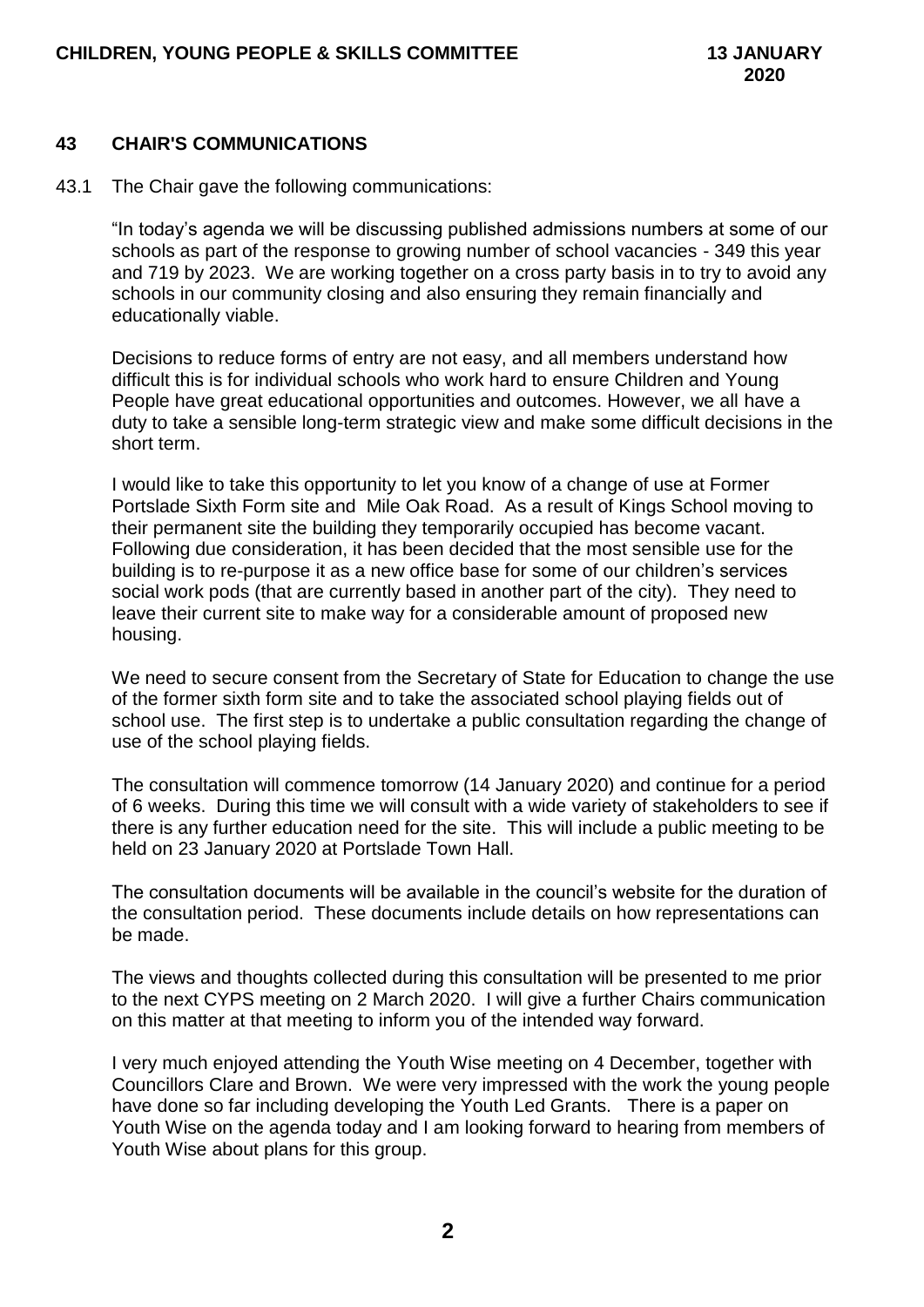I was also very proud to be at the awards ceremony for our Care Experienced children and young people back in November, along with Cllrs Knight and Simpson. It was a fantastic afternoon where we heard of their many achievements and aspirations for the years ahead. I would like to congratulate the children and young people again for their inspiring stories and thank them for my invite to a fantastic afternoon.

Following Pinaki's move to an interim role in Housing, Neighbourhoods and Communities and Deb Austin stepping into the interim role here for Families, Children & Learning I am pleased to announce that Anna Gianfrancesco has been appointed as Interim Assistant Director for Children's Safeguarding and Care. Anna is a really experienced senior leader and manager from the safeguarding and care world and she took up this interim position in November.

I am also sad to say that Item 48 - SACRE Video presentation will be removed from the agenda item today as Alison Haining is unable to attend the meeting. She is off work sick (in crutches) and we wish her a speedy recovery."

# **44 CALL OVER**

- 44.1 The following items were reserved for discussion:
	- 49. School Admission Arrangements 2021/22
	- 50. Families, Children, Learning Fees and Charges
	- 51. Youth Wise Brighton and Hove Decision Makers
	- 52. Youth Service Review
	- 53. Transport for Children and Young People with SEND
	- 54. Development of ASC Services
	- 55. Update on Special Needs and Disability Strategy Development
	- 56. Update on Academisation of Moulsecoomb Primary School

### **45 PUBLIC INVOLVEMENT**

### **(A) PETITIONS**

### **(i) Hangleton Primary School**

- 45.1 The Committee a considered a petition signed by 1066 people requesting Brighton & Hove City Council abandon its proposals to permanently reduce Hangleton Primary School pupil admission numbers.
- 45.2 The Committee considered a petition signed by 540 people requesting Brighton & Hove City Council reject the enforced permanent reduction in pupil numbers at Mile Oak Primary.
- 45.3 The Chair provided the following response:

"Thank you both for your clear presentations and the representations you have made. I know how concerned you are, so I am going to respond in some detail to the issues you have raised.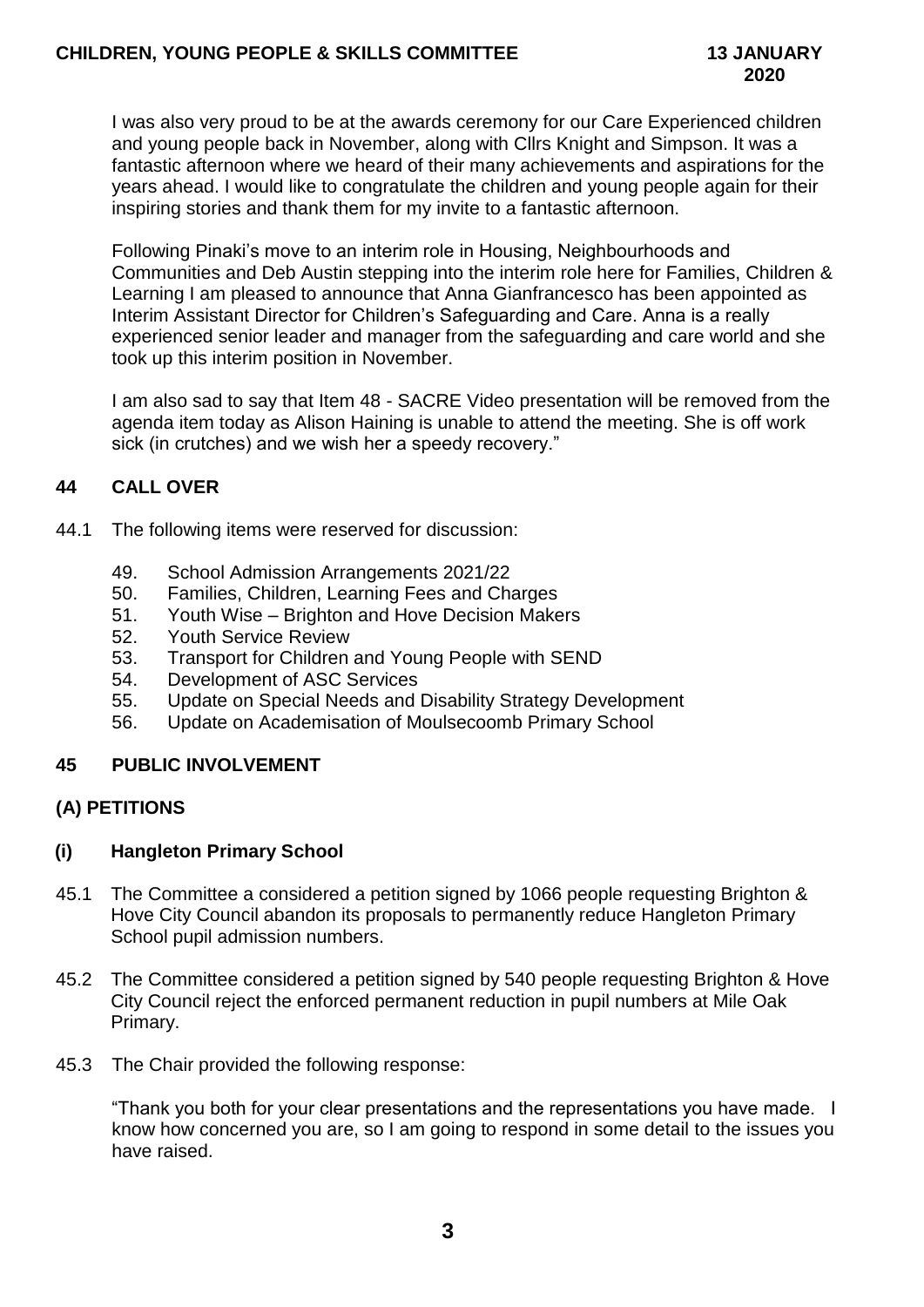The Council's Cross-Party School Organisation Working Group reviews pupil number projections for Brighton & Hove and considers actions required to ensure there are enough school places for children and young people. The Working Group makes decisions on a cross party consensus wherever possible.

I and the all members of the group appreciate that there are no easy answers and that decisions will have an impact upon both the families and schools affected. We all want a good and viable school in local communities. We are also working within the requirements of the Code of Practice issued by the DfE. As our figures currently stand we will also need to look at this matter again in futures years.

We really understand that there are strong views from both Mile Oak Primary School and Hangleton Primary School and their communities about the proposal to reduce the Published Admission Number at the two schools from three forms of entry to two.

Ofsted have judged Hangleton Primary School as Good with an Outstanding judgement for leadership and management.

The school's Executive Head – Emma Lake - is a National Leader of Education who works in partnership with the Council's team to support schools in need of improvement. It's chair of governors - Jenny Barnard-Langston - is a National Leader of Governance and the school also leads a successful teaching school.

We are very proud and grateful for the school's success and its role in the city. It is valued by the local authority and the city's Education Partnership. I was most impressed with the atmosphere, evident commitment and engagement of both staff and pupils when I visited the school in November 2019.

Mile Oak Primary School has a more recently appointed Head (Luke Lording) and Deputy (Emma Gale) who have a strong track record of school improvement. Alongside the school's senior leadership team they are driving forward significant improvements throughout the school. They have the support of an experienced Chair of Governors (Rosalind Turner) and Board of Governors that includes three Local Leaders of Governance (Allistare Smedley; Stephen Berry and Christine Bartley). We value the hard work the school staff, governors and pupils.

I do want to emphasise that proposing a reduction in Published Admission Numbers at any school is in no way a reflection on the quality of education at either of these schools. We would expect the same high-quality education to continue if the schools become two forms of entry.

In the BN3 8 postcode area there is a projection of over 60 surplus places in 2021, 2022 and 2023. Hangleton is a three-form entry school in this planning area, although has been temporarily reduced to 2 forms by the Schools Adjudicator.

In Portslade there are projected to be over 90 surplus places in the coming years and Mile Oak is also a three-form entry school, although this was also temporarily reduced by the school's adjudicator.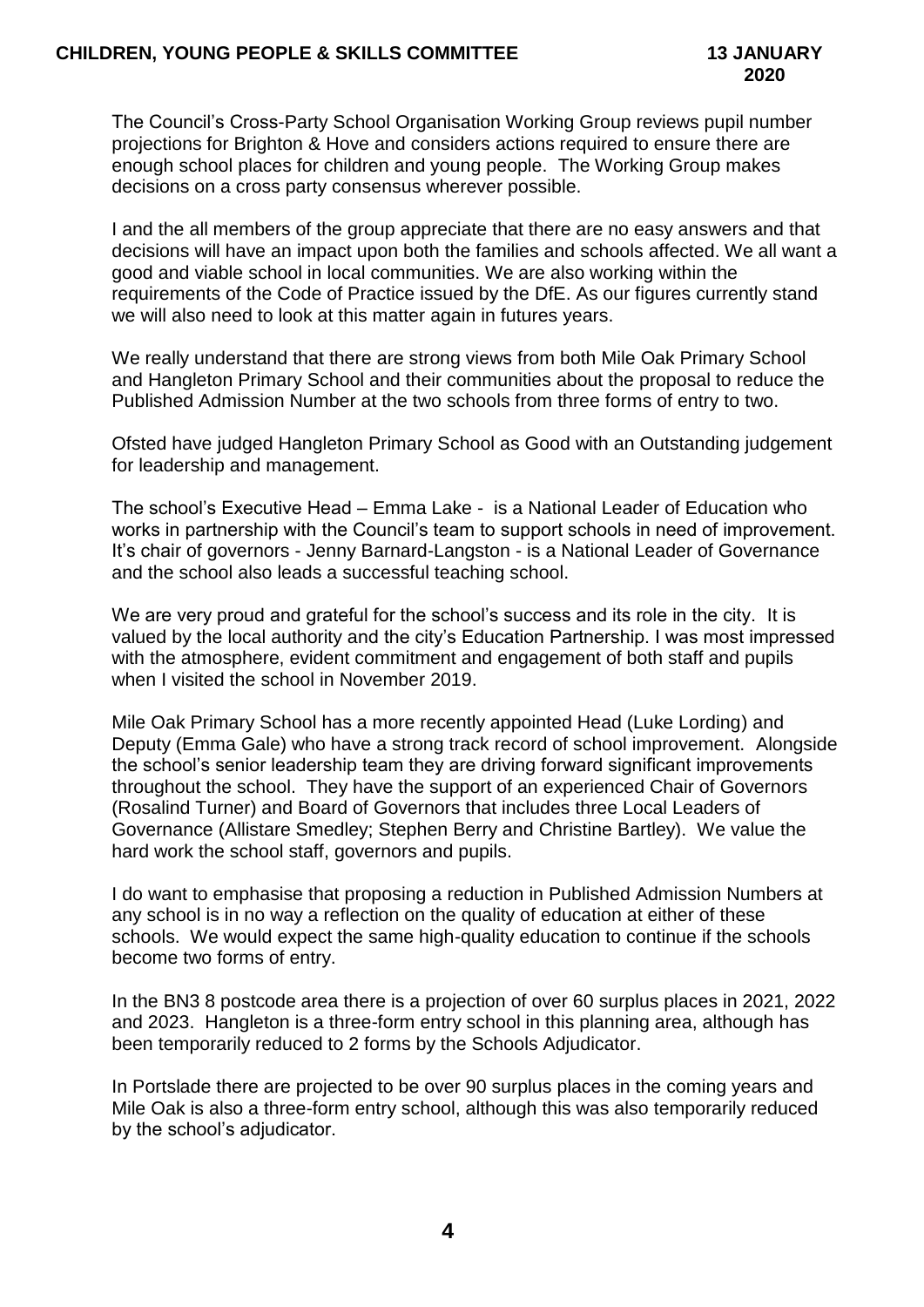### **CHILDREN, YOUNG PEOPLE & SKILLS COMMITTEE 13 JANUARY**

The council has a strategic role in pupil place planning and has to look at the impact of reducing pupil numbers on the whole family of schools in the city as well as understanding the issues and concerns each school may have.

The council's pupil forecast tool uses GP registration data to look at the future numbers of pupils and available school spaces across the city.

It is very clear that over the coming years we will there will be a significant reduction in primary aged pupils needing a school place.

Across the city we expect the following numbers of children to need a place in a city school if no changes to Published Admission Numbers:

This year there is predicted to be 349 spaces, rising to 719 by 2023.

I know that there have been questions about the validity of the council's pupil forecasting particularly in relation to new housing in the Mile Oak area. Forecasts are based on known factors and assumptions derived from experience. I would like to assure you that the council's forecasting method has been audited by external consultants and found to provide a reasonable level of accuracy.

The reduction of children needing a place is putting schools in challenging financial circumstances, with empty places and less funding available per pupil. Head teachers and governors across the city feel strongly that action needs to be taken to address this issue.

So the council is currently focusing on planning areas in the city where there is forecast to be a significant reduction in pupil numbers over the next few years.

The approach has been to identify larger schools in these areas where reduction is predicted which could reduce in size in order to avoid closing schools or to reduce any schools to one form of entry, which itself can cause issues with their financial viability over time.

This strategy is intended to support schools so that they are not faced with the financial implications of operating small classes.

If PAN numbers at a school are reduced there is the ability to increase capacity again if and when pupil numbers increase.

While we understand both schools have balanced budgets at present, maintaining the schools as three form entry schools with falling pupil numbers could jeopardise this.

Hangleton received 53 first preferences applications, 54 preferences in total last September and Mile Oak received 54 first preferences applications, 57 preferences in total. So, neither school were able to fill more than two classes and whilst the council was able to request a temporary reduction in Published Admissions Number, this may not be possible or even agreed by the schools adjudicator for future years.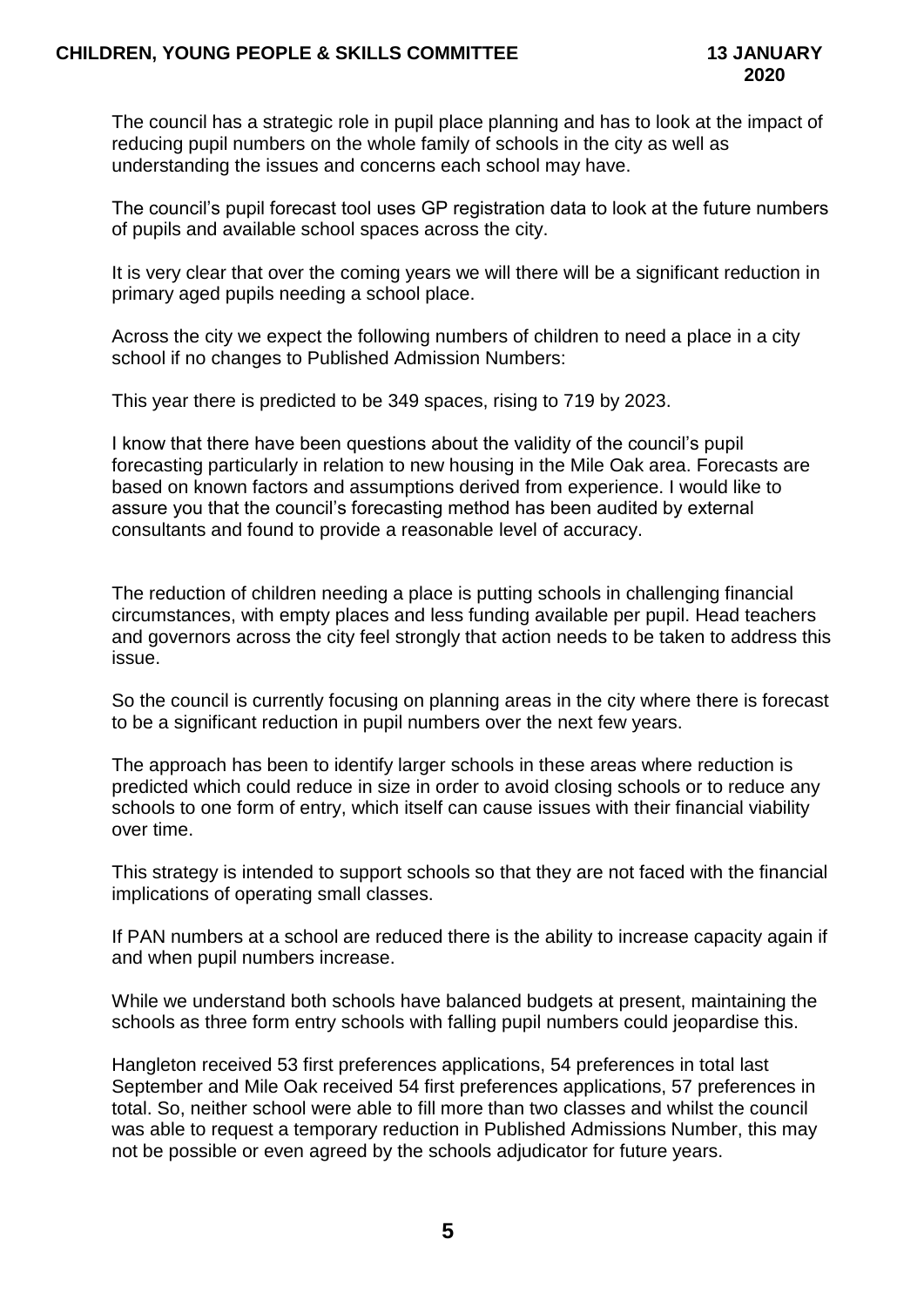If the number of classes at the schools were permanently reduced to 2 forms of entry this would enable the schools to plan and maintain their budget effectively going forward.

While reducing the Published Admissions Number of a school must be done through the consultation process, increasing a school's admissions number can be achieved outside of this process. In this way as and when pupil numbers increase, the schools can again increase in size without the need for a consultation or for a decision to be made by the School's Adjudicator.

The consultation process and timescales for reducing Published Admission Numbers are set in government legislation, and can only be conducted between 1st October and 31st January. Any changes to admission arrangements must be determined by 28th February.

The consultation process must also fit in with the scheduled committee meetings of the Council. It was not possible to start the consultation this year before the CYPS committee on 11th November 2019 and it has to have been concluded by this meeting today (13th January 2020). We recognise that the timescales for these consultation processes has been challenging due to the impact of an general election being called on 12 December, the usual end of term pressures on schools including the winter break celebrations. However, the consultation was open for 7 compete weeks which allowed for the statutory 6 week period."

45.4 **RESOLVED** – that the Committee note the petitions.

### **(B) WRITTEN QUESTIONS**

45.5 The Chair noted that NO written questions had been submitted by members of the public.

### **(C) DEPUTATIONS**

45.6 The Chair noted that NO deputations had been submitted by members of the public.

### **46 MEMBER INVOLVEMENT**

- **(A) WRITTEN QUESTIONS**
- **(i) Schools involved in September 2019 Reception Baseline Assessment Pilot**
- 46.1 Councillor Nield put forward the following question:

"Do we know how many schools in Brighton and Hove took part in the September 2019 pilot of the Baseline Assessment?"

46.2 The Chair gave the following response: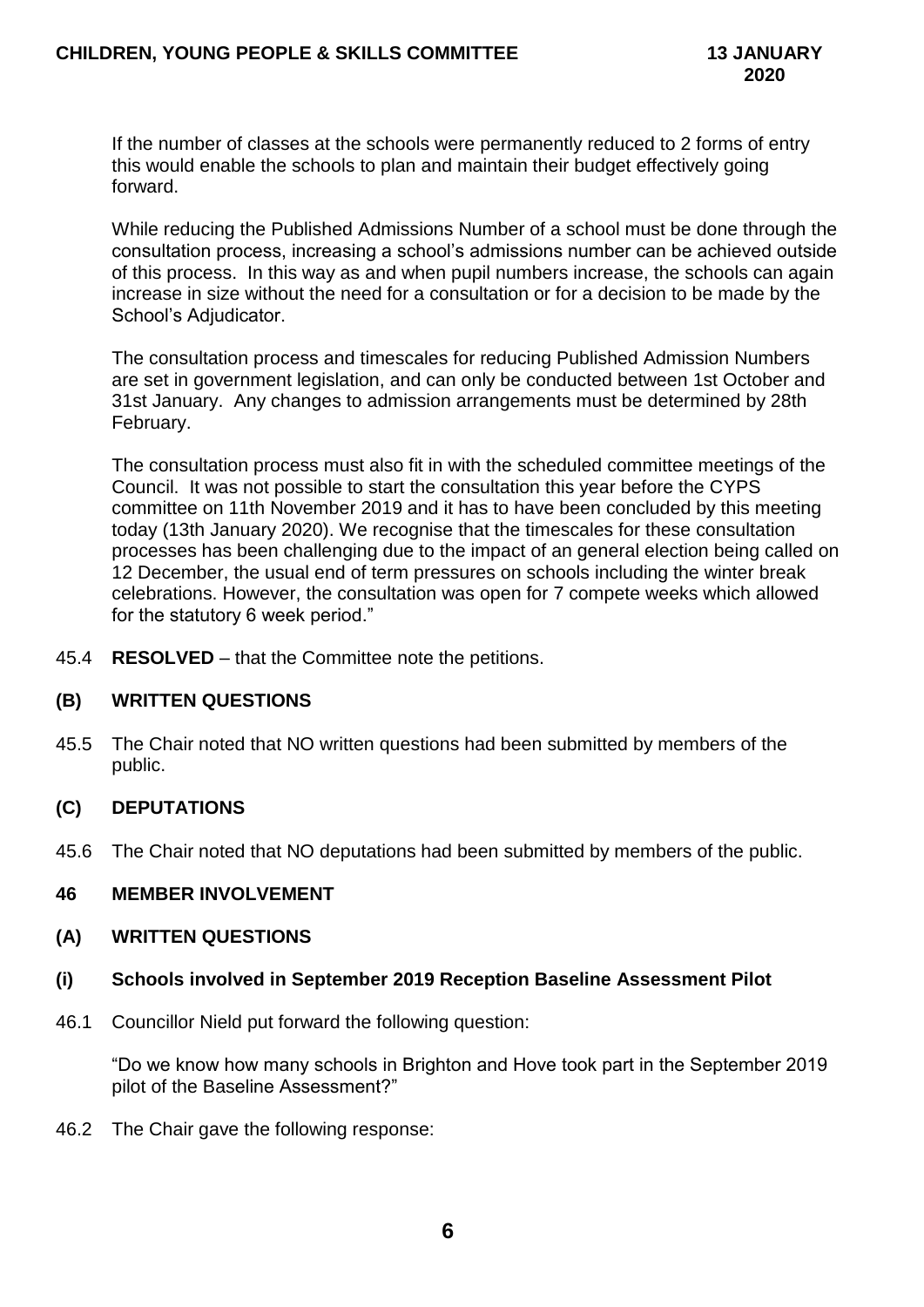"The Department for Education are proposing that all reception children get assessed shortly after starting school. The rational is that assessing children when they start school identifies a baseline against which their educational progress can then be measured.

A national pilot project is being run in 2019/20 academic year by NFER (National Foundation for Educational Research).

The foundation approaches schools directly and asks them whether they want to be involved in a baseline assessment pilot. The Council have no involvement in this pilot and the Foundation have not shared information with us or communicated about schools that are involved. The Council asked the Foundation before Christmas to share information about which schools were involved and they refused. We have asked again in the New Year for numbers of schools only and they still refused.

We will be writing to headteachers and to their chairs of governors to ask them to supply this information, although I'm afraid Schools are not obliged to share this information with us."

# **(B) LETTERS:**

- **(i)** The Committee considered a letter from Councillors Amy Heley and Clare Rainey which sought to request a report for schools to outline the most cost effective way, in regards to procurement and securing funding, for Schools in Brighton and Hove to become free of single use plastics.
- 46.3 The Chair gave the following response:

"I have received a letter from Cllrs Heley and Rainey regarding advice to schools on becoming plastic-free and specifically support for the work being undertaken at Dorothy Stringer School.

We need to support schools with the important task of minimising their carbon footprint and waste and I will ask that a report on the work being undertaken by the Council's teams including the Sustainability Team to support schools comes to this committee. I will also ask that we report on how we work together with pupils, headteachers and governors to advance this work going forward.

The Council's Property & Design Team are currently planning the retender of the Council's Environmental Education Contract for the start of the 2020/21 financial year. This will involve a consultation with schools at the early part of this term to establish what their priorities are in this area. We will ask the schools specifically about what the contract could do to best support waste education.

In relation to Dorothy Stringer School, I know that the school have been working hard to understand how they can become plastic free. The support of colleague councillors is very welcome.

The school's bottle filling station installed as part of the additional dining provision in summer 2018 was funded by the council. Proposals to install water dispensers at the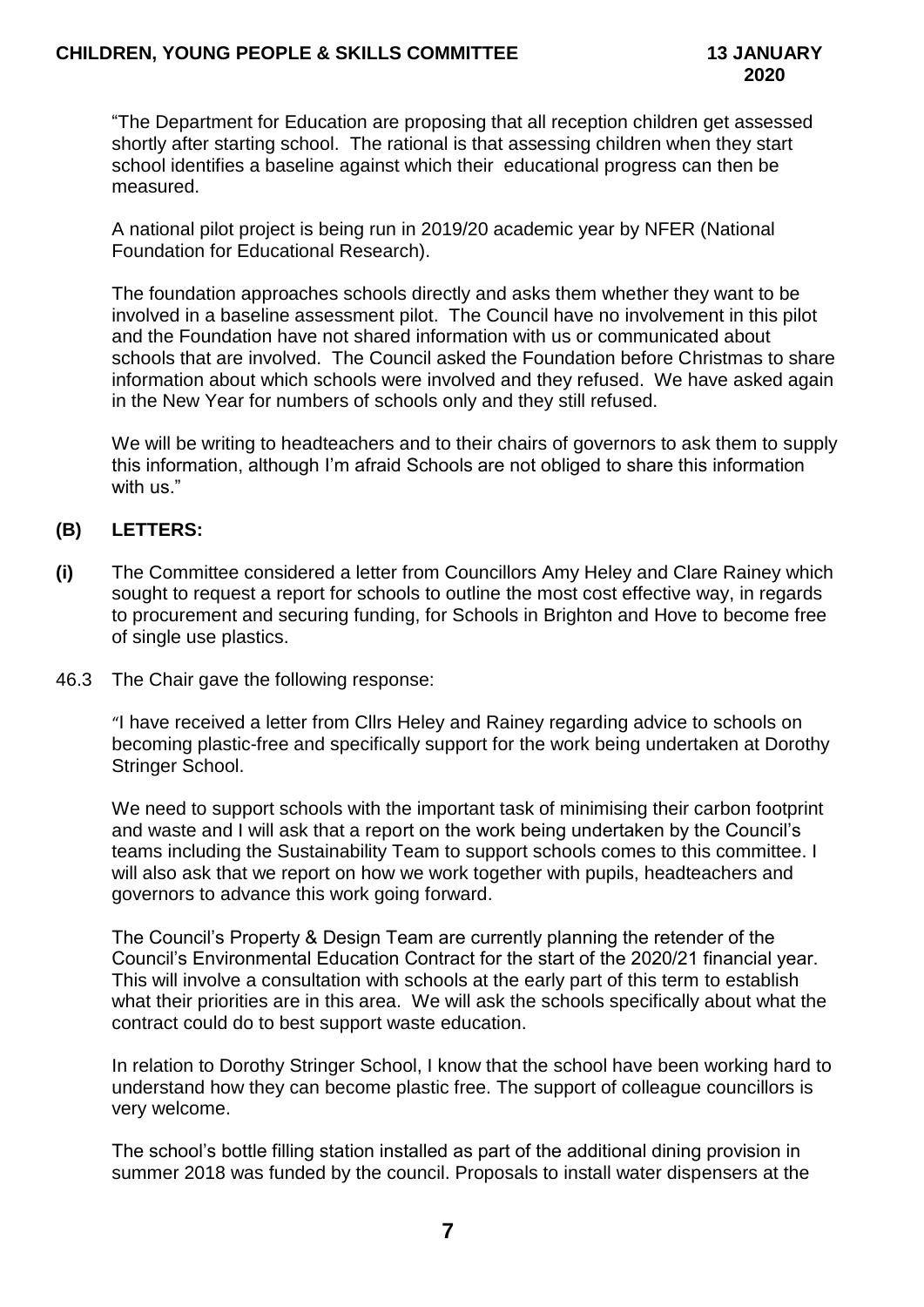school have been discussed at the monthly accommodation meetings and we are waiting for the school to specify what units they would envisage being installed and where.

Cllrs Heley and Rainey have asked if the Basic Need funding can be used to help the school achieve this goal. Basic need funding is the money the DfE gives to Local Authorities each year specifically to help them fulfil their duty to make sure there are enough school places for children in their local area. The allocations are paid to Councils to support the capital requirement for providing new pupil places by expanding existing schools or by establishing new schools. There is an expectation that the funding will not be used for other purposes.

Basic need funding has been allocated to Dorothy Stringer School as a result of the school agreeing to take additional pupils for a temporary period. We have worked with the school to ensure that the basic need funding allocated is used to provide additional facilities required by the additional pupils while at the school. The facilities will also provide an enhanced school environment for the future once the additional pupils have moved through the school. The facilities already provided include additional dining space and 4 temporary classrooms. Proposals for the next year include additional toilets, some internal remodelling of space to provide enhanced learning spaces and the remodelling of 2 science laboratories. There has been discussion with the school as to whether the sink area adjacent to the additional toilets could include further taps dedicated to bottle filling and this will be considered as designs are developed."

## **47 RELIGIOUS STUDIES VIDEO**

# **48 SCHOOL OFSTED PRESENTATION**

- 47.1 The Head of Education Standards & Achievement and Head of Service Early Years Youth & Family Support gave a brief overview of the current situation regarding Ofsted Inspections. It was noted that new results continued to be good at grade 2.
- 47.2 The Head of Service Early Years Youth & Family Support noted that the report included details of early years inspections taken since last committee. Various schools were highlighted as needing improvement along with others that had retained outstanding judgement.
- 47.3 Councillor Simson expressed concern with the grade awarded to Woodingdean School and enquired what support BHCC provided to resolve any issues identified. It was further enquired if Ofsted inspections were extended to other institutions such as after school care.
- 47.4 The Head of Educations Standards & Achievement stated that BHCC would continue to support all schools and that the Head Teacher would decide if further help was needed.
- 47.5 The Head of Service Early Years Youth & Family Support stated that after school clubs only received inspection if there were early years children involved.
- 47.6 Councillor Simson welcomed the percentage of child minders in the City that had received good Ofsted report.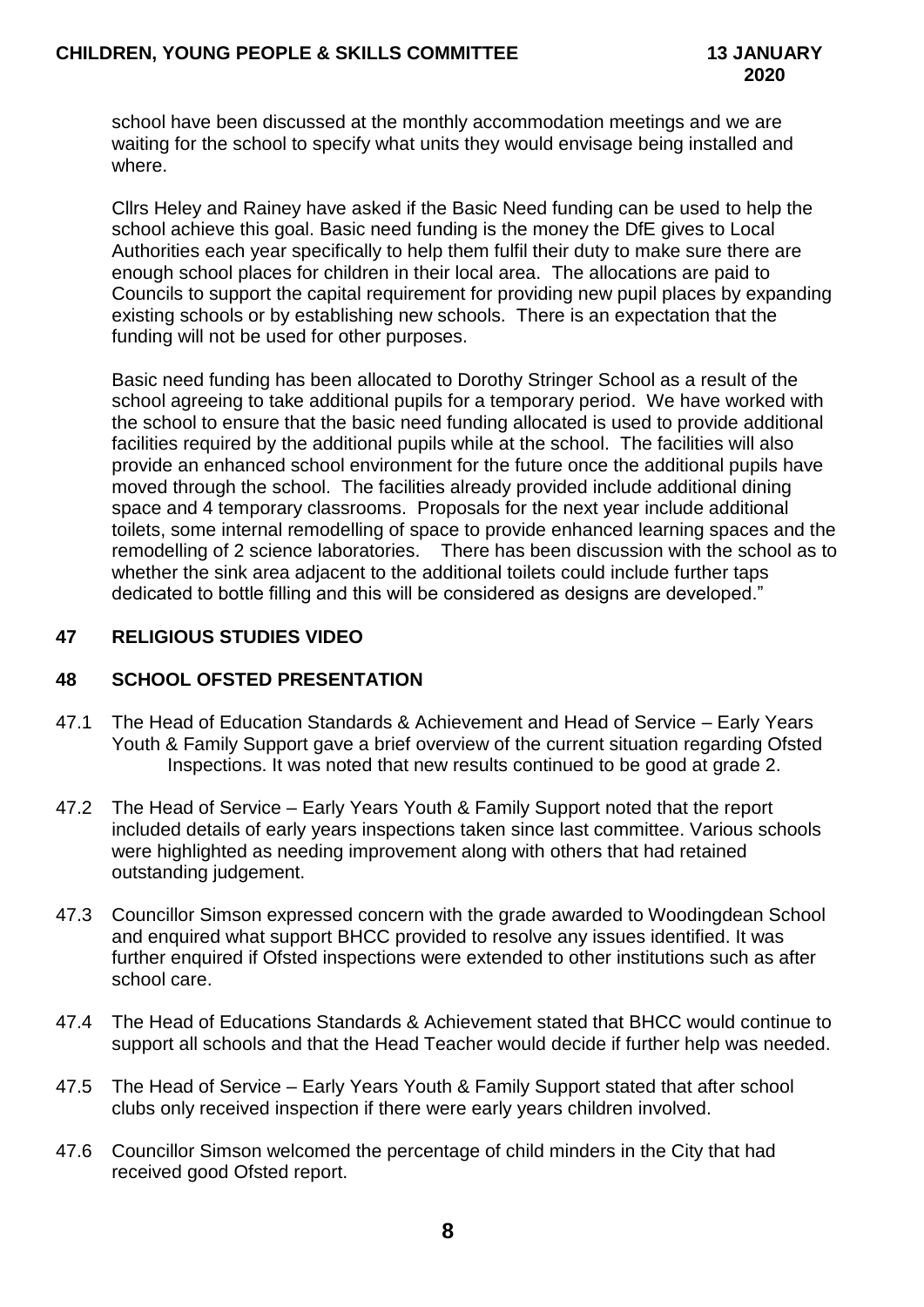- 47.7 Councillor McNair enquired if deep dives were to be main subject that were focused on.
- 47.8 The Head of Educations Standards & Achievement stated that reading would always come up at every inspection however it was not possible to speculate as to what exactly would be considered.
- 47.9 **AGREED** that the Committee note the presentation

### **49 SCHOOL ADMISSION ARRANGEMENTS 2021/22**

- 49.1 The Committee considered a report of the Interim Executive Director for Families, Children & Learning, regarding school admission arrangements for 2020/21. The report was introduced by the Head of School Organisation and the Head of Education Standards & Achievement.
- 49.2 The Committee were advised that the proposal was not a reflection of schools. It was stated that the projected number of pupils was set to rise and that BHCC had employed a complex methodology to accurately forecast numbers. It was clarified that admission arrangements prioritised children closest to schools.
- 49.3 On behalf of the Green Group, Councillor Hills moved a motion to add a recommendation 2.7 as shown in bold italics below:

### *2.7 That committee requests the Cross-Party School Organisation Working Group work towards develoing a long-term strategy to review the ongoing surplus of primary school places in the city, looking too at the future surplus of places in secondary schools.*

- 49.4 Councillor Nield formally seconded the motion.
- 49.5 Councillor Clare sought clarification of the use of the term "permanent" within the context of the report.
- 49.6 The Head of School Organisation referred to the school admission code that required PAN for each entry. It was stated that the code allowed for admission authorities to exceed PAN without consultation. It was noted that a reduction would necessitate a consultation and that the use of "permanent" was in regard to the set number that could be exceeded but that would need to follow procedure to be reduced.
- 49.7 Councillor Hamilton referred to potential issues that would arise in the near future, it was stated that there was no option other than that some places would need to be removed from schools. It was stated that by 2023 there would be a lot of spaces.
- 49.8 Councillor Nield requested clarity on what would happen if changes were not made.
- 49.9 The Head of School Organisation stated that an application would need to be submitted to an adjudicator and that a consultation with all schools in the area would be necessary along with provision of evidence of the decisions made and reasons for this. It was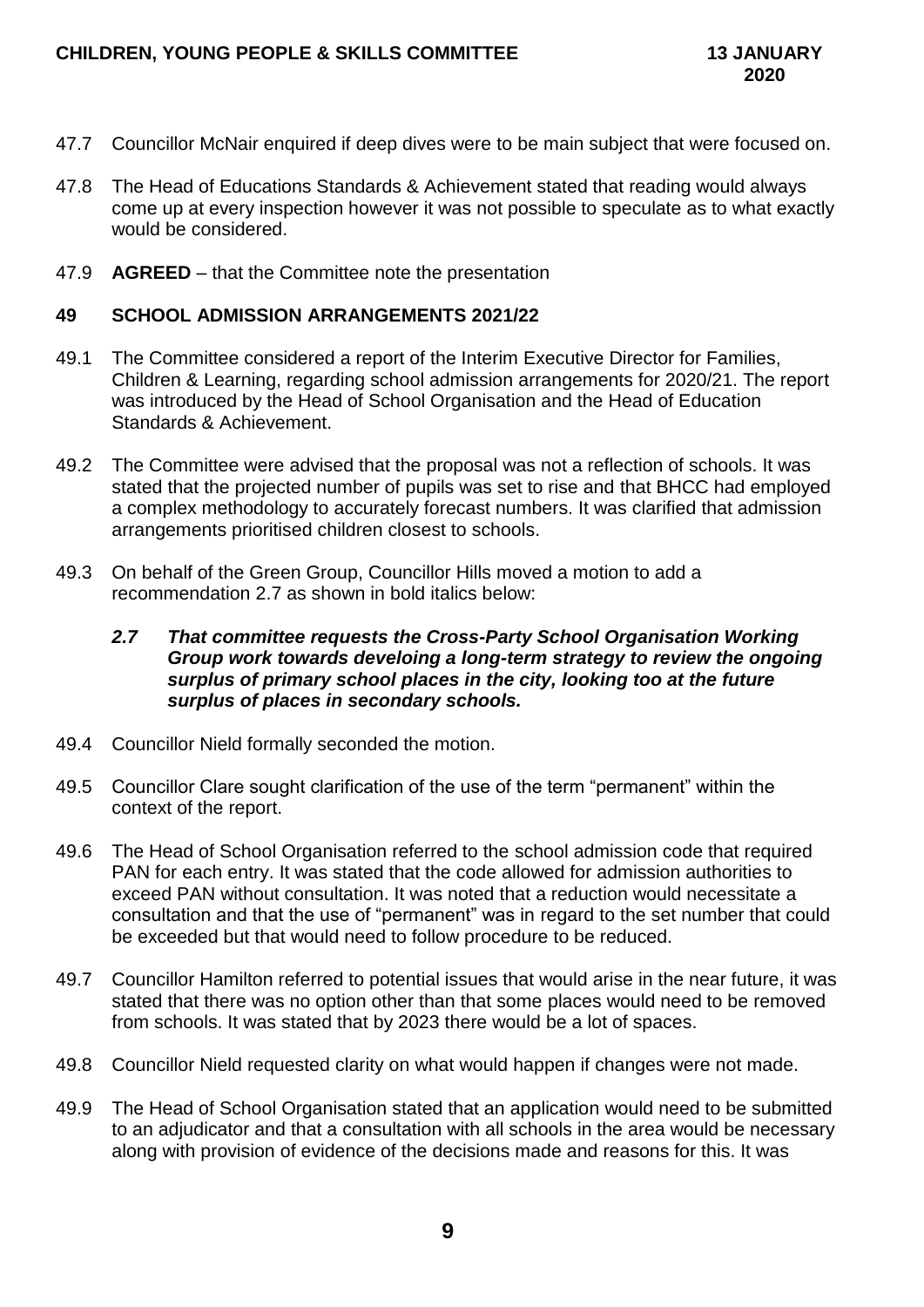further noted that following the review a judgement would be made in line with requirements as per the aforementioned code.

- 49.10 Councillor Simson expressed concern with the amendment.
- 49.11 Councillor Hills clarified that that this was in regard to the near future closer to 3 or 4 years.
- 49.12 The Head of School Organisation stated that every year BHCC were able to consult on admission arrangements. A brief overview of the PAN numbers was given and it was stated that this was not necessarily final.
- 49.13 Councillor Brown noted the increasing number of spaces placing more costs on schools. It was noted that School Heads viewed that they were not represented properly.
- 49.14 Councillor Knight enquired if, following an agreement of the Green Group Amendment, Committee would accept to amend 2.7 to read as below in bold:
	- 2.7 Requests the Cross-Party School Organisation Working Group work towards to *continue to* developing *develop* a long-term strategy to review the ongoing surplus of primary school places in the city, looking too at the future surplus of places in secondary schools.
- 49.15 Councillor Hills agreed to the amendment.
- 49.16 **RESOLVED –** That the Committee agreed:
- 1. That no changes to the council's school admission arrangements or school catchment areas, except for the changes listed in sub-paragraphs 2.2 – 2.5 below, which will result in a reduction in the total of school places in the city by 128 places, be made by committee.
- 2. That a change to the Published Admission Number (PAN) for West Hove Infant School (Connaught Road site) from 90 pupils to 60 pupils be agreed by committee.
- 3. That a change to the PAN for Hove Junior School (Holland Road site) from 128 pupils to 90 pupils be agreed by committee.
- 4. That a change of PAN for Mile Oak Primary School from 90 pupils to 60 pupils be agreed by Committee.
- 5. That a change of PAN for Hangleton Primary School from 90 pupils to 60 pupils be agreed by Committee.
- 6. That no change to the 'relevant area' be made by Committee.
- 7. Requests the Cross-Party School Organisation Working Group work to continue to develop a long-term strategy to review the ongoing surplus of primary school places in the city, looking too at the future surplus of places in secondary schools.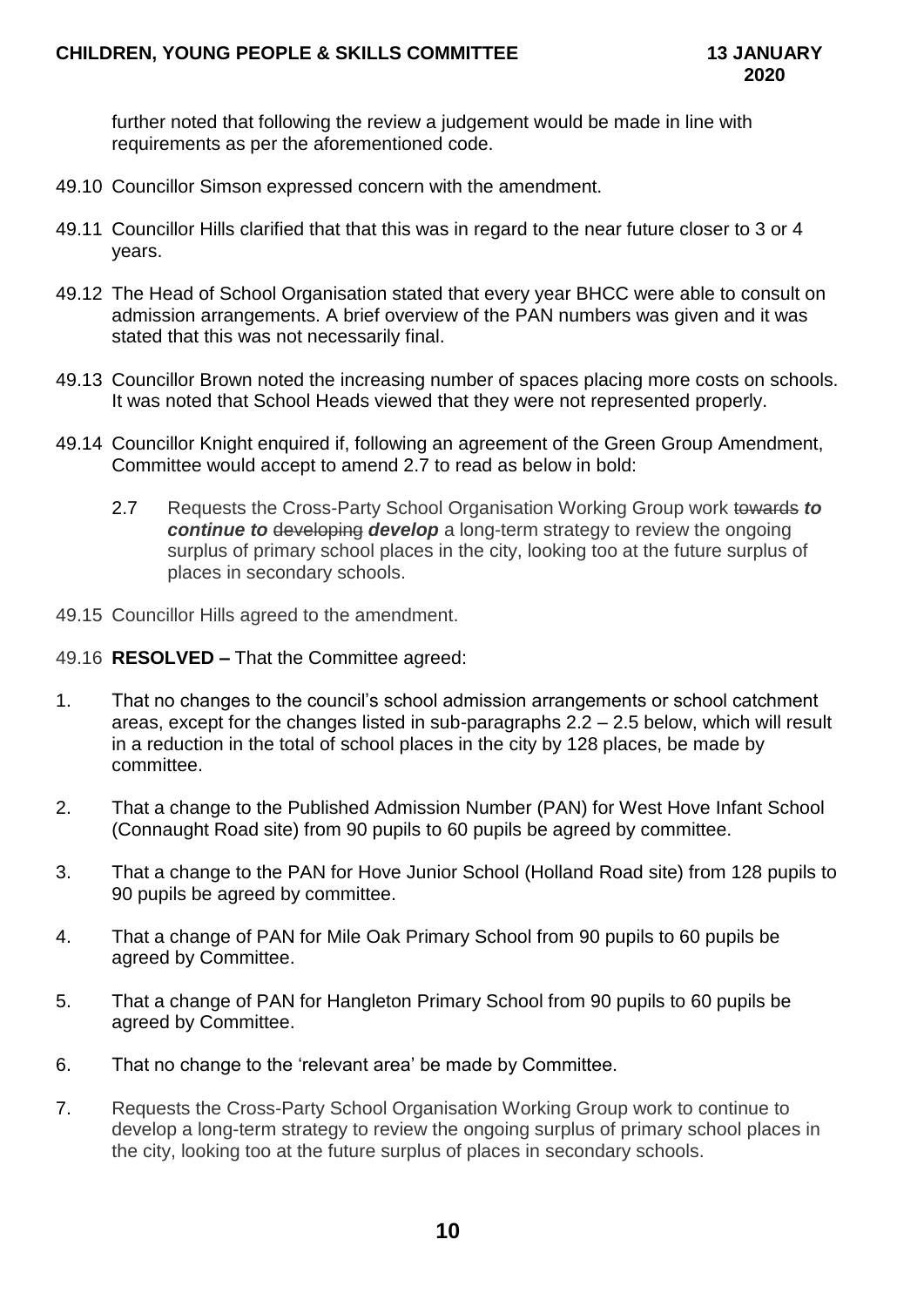## **50 FAMILIES, CHILDREN AND LEARNING FEES AND CHARGES**

- 50.1 The Committee considered the report of the Interim Executive Director Families, Children and Learning. The report was introduced by the Head of Service – Early Years Youth & Family Support.
- 50.2 The Committee were provided with a brief overview of the report which sought to review the Families, Children and Learning Services fees and charges in accordance with the corporate policy. It was noted that there was a request for a standard increase of 2%.
- 50.3 Councillor Brown noted the rise in cost of the Quilt Quality Improvement Programme to £150 per module.
- 50.4 Councillor Nield sought clarification on nurseries facing difficulties.
- 50.5 The Head of Services Early Years Youth & Family Support stated hat it was not yet possible to provide further information and that nurseries had found the increase of minimum wage difficult.
- 50.6 Councillor Wilkinson enquired if the process of contract tendering had begun and if local companies could tender.
- 50.7 The Head of Services Early Years Youth & Family Support stated that the tender had been advertised and that this was drawn for the attention of local companies. It was noted the BHCC did not have the capacity to provide this in house.
- 50.8 Councillor Knight enquired if it was possible to start tapping in to produce milk provision from local farms.
- 50.9 The Head of Services Early Years Youth & Family Support agreed to look at this.

### 50.10 **RESOLVED:**

- 1. That the position on fees charged for nurseries as detailed in section 3.3 be agreed.
- 2. That the position on fees and charges for Childcare Workforce Development as detailed in section 3.4 be agreed.
- 3. That the position on fees and charges for the Early Years Quality Improvement Programme as detailed in section 3.4.7 be agreed.
- 4. That the position on the charges for school meals as detailed in section 3.5 be noted.

### **51 YOUTH WISE - BRIGHTON AND HOVE DECISION MAKERS**

51.1 The Committee considered a report of the Interim Executive Director for Families, Children and Learning. The report was provided by the Integrated Team for Families Manager.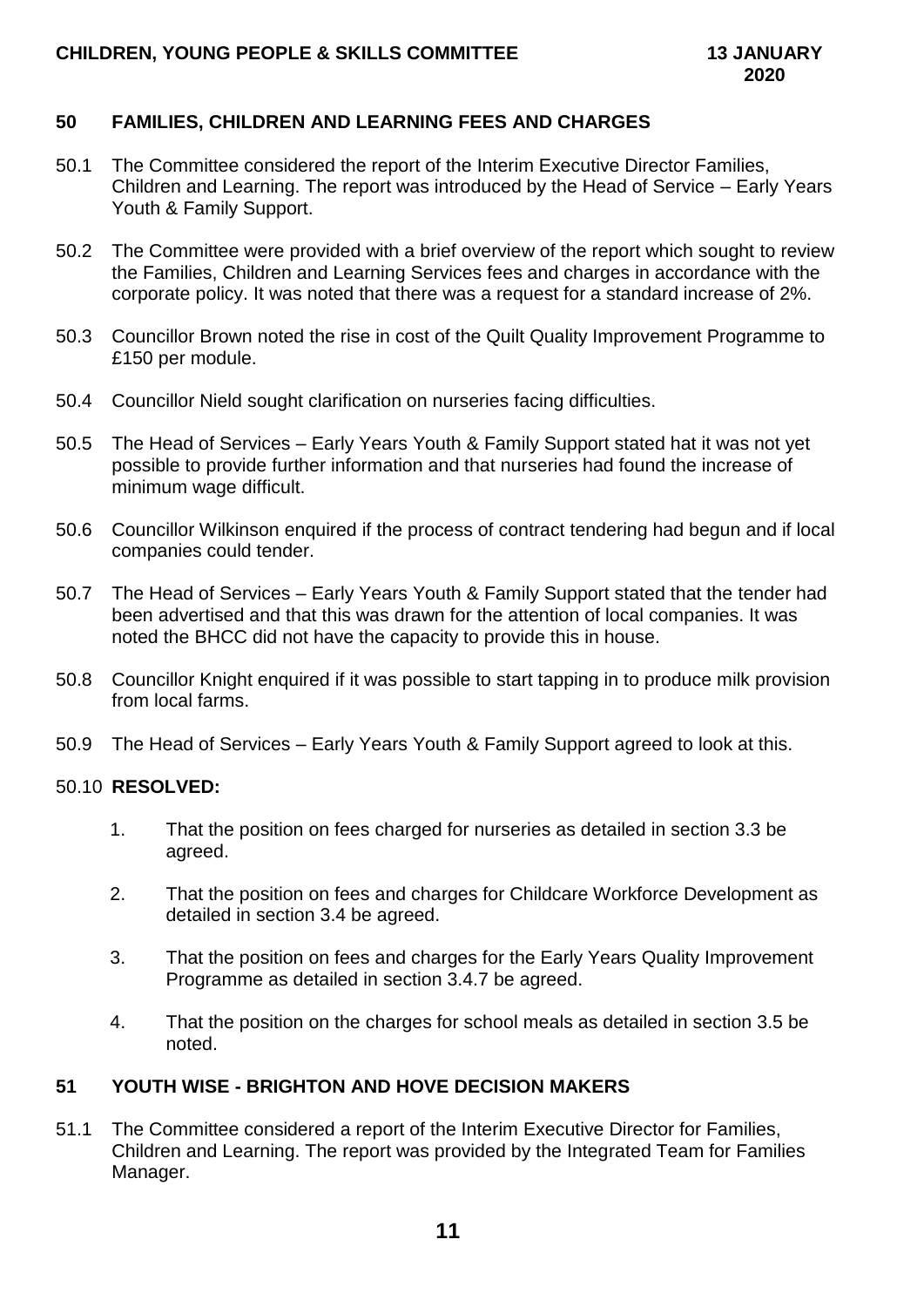- 51.2 Volunteers and youth representatives gave a brief overview of their involvement and engagement with various youth projects.
- 51.3 The Integrated Team for Families Manager gave an overview of the Youth Grants Project and noted various suggestions made by young people such as a reimbursement by way of providing bus tickets.
- 51.4 Councillor Clare referred to 3.3 in the report and enquired if committee could consider how action would be taken in future.
- 51.5 Councillor Brown noted that the cross party group was important and called for a renewed effort to reach out to various external youth groups such as the scouts.
- 51.6 Councillor Nield enquired if the Integrated Team for Families Manager knew why the offer had been declined by groups.
- 51.7 The Integrated Team for Families Manager stated that some people found it difficult to speak out.
- 51.8 Ms Martindale emphasised the importance of working with young people who could work at BHCC in future. Support was expressed in the endeavour to unite various groups in bringing their work to the Committee.
- 51.9 Councillor Simson referred to getting other young groups and emphasised the necessity to include them in to further work. It was noted that young people had attended Housing area panels to present requested works which led to positive engagement.
- 51.10 The Integrated Team for Families Manager noted that the next youth wise meeting would be held in Hangleton.
- 51.11 Councillor Simson stated that young people would be less likely to travel to centre of town and that BHCC travelling to them increased the chance of engagement.
- 51.12 Councillor McNair emphasised the importance of including churches and youth groups as part of the program.
- 51.13 **RESOLVED –** That the Committee agreed:
	- 1. That the arrangements and attached terms of reference for Youth Wise be acknowledged and supported by Committee.

# **52 YOUTH SERVICE REVIEW**

52.1 The Committee considered the report of the Executive Director of Children's Services regarding the July 2018 Ofsted ILACS Action Plan. The report was introduced by the Head of Service Early Years Youth & Family Support and Integrated Team for Families Manager.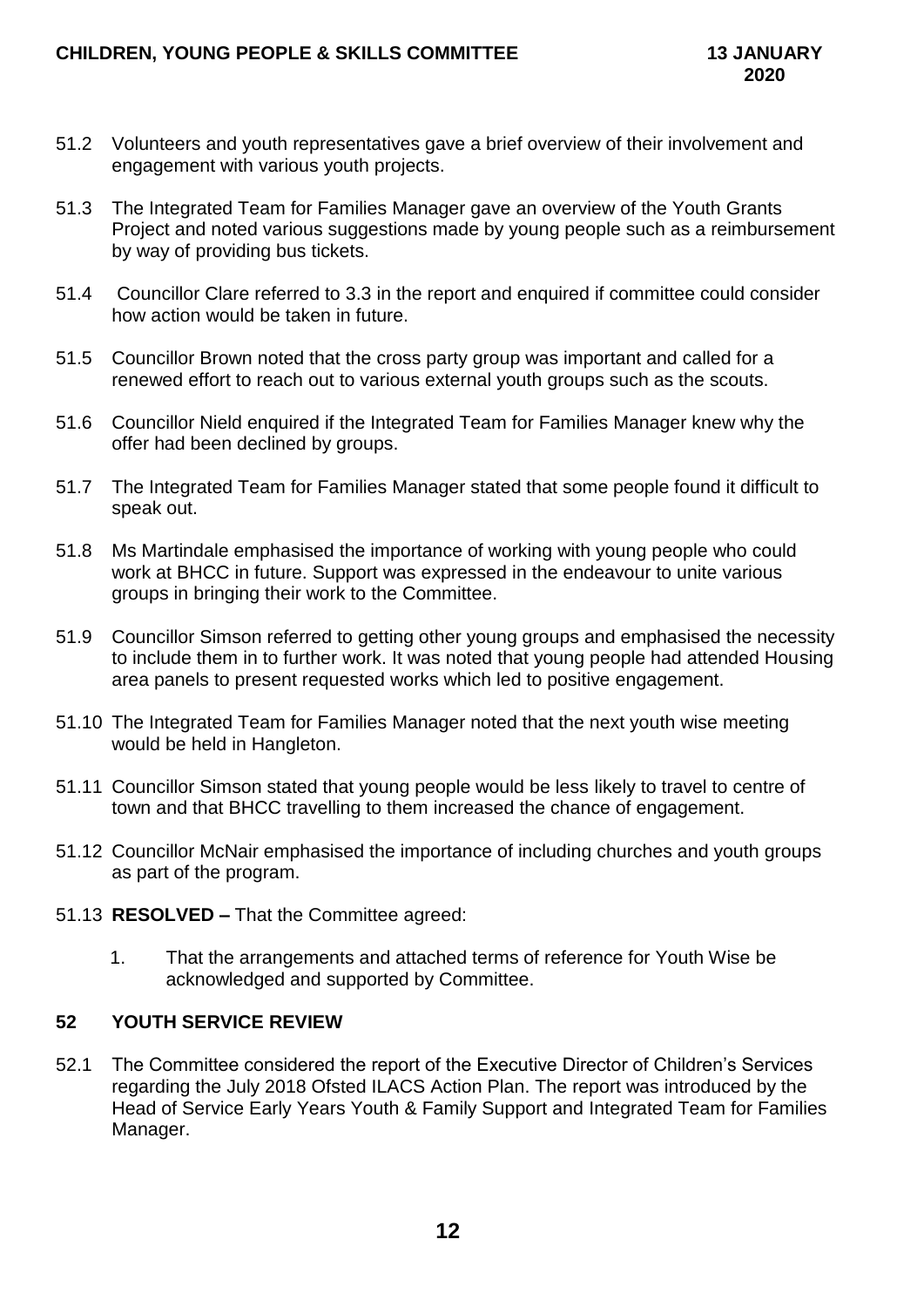- 52.2 The committee were provided with a brief overview of the report and was advised that the intention was to undertake a full review of youth services and develop the youth hub as well as listen to the voice of young people. It was noted that there was possibility to bid from youth investment fund from Government and to build new or refurbish existing centres.
- 52.3 On behalf of the Green Group, Councillor Clare moved a motion to amend recommendation 2.4 as shown in bold italics below:
	- 2.4 That the committee agrees that the review will consider an Onside Youth Zone in partnership with Brighton Youth Centre as an option for the Central Youth Hub, *and that an urgency CYPS committee will be convened should the timetable of the any government investment mean an application for funding needs to be made prior to the end of the review*.
- 52.4 Councillor Hills formally seconded the motion.
- 52.5 Councillor Knight sought clarification as to the figures provided in the report.
- 52.6 The Integrated Team for Families Manager verified the costs and noted that the capital costs were now set to be 8.4 million pounds. It was noted that Onside predicted fundraising to achieve 1million pounds per annum.
- 52.7 Councillor Knight emphasised the importance of freedom to travel and noted that Moulsecoomb and Hangleton were located far away from the centre of the City.
- 52.8 Councillor Brown noted support for the review and terms and references and stressed efforts to work with youth groups and schools. It was further noted that more consideration of youth zones was important and that it had always been procedure to hold urgency meetings in the past.
- 52.9 Councillor Simson expressed concern as to the location being largely based in the City Centre and noted that focus ought to be considered to holding events at outlying areas as well.
- 52.10 The Integrated Team for Families Manager expressed support to undertake efforts to reach as many young people as possible.
- 52.11 Ms Martindale stated that groups would require guidance and requested for further community and voluntary assistance. It was noted that owing to efforts across the political spectrum, BHCC could be proud of retaining the Youth Service.
- 52.12 Councillor Simson referred to recommendation 1 and enquired if money from HRA had been agreed at Housing Committee.
- 52.13 The Head of Service Early Years Youth & Family Support confirmed that Housing Committee agreed to extend it for the initial 6 months.
- 52.14 The Chair put the motion to the vote that passed.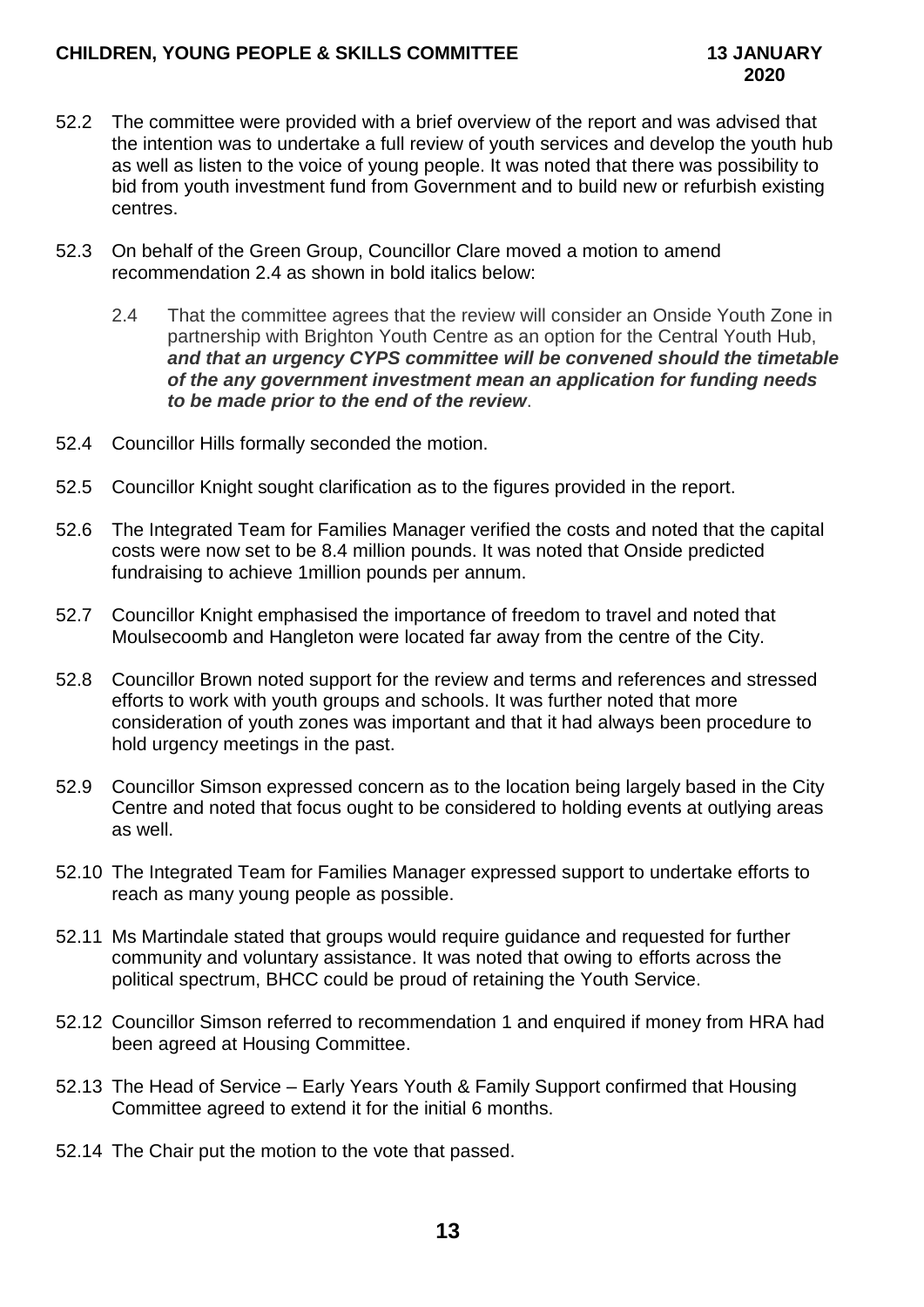## **CHILDREN, YOUNG PEOPLE & SKILLS COMMITTEE 13 JANUARY**

52.15 The Chair then put the recommendations, as amended to the vote that was agreed.

### 52.16 **RESOLVED:**

- 1. That the current Youth Service Grants Programme be extended and the work of current recipients for a further six months from 1 October 2020 to 31 March 2021, subject to funding being agreed in the 2020/21 budget, be funded by committee.
- 2. That a review of the provision of youth services across the city which will consider the areas set out in paragraph 4.1 of this report and that the findings of the review are brought back to Committee in June 2020 be agreed by Committee. Government funding announcements may affect timings.
- 3. That the terms of reference of the review by a cross party group of councillors and Youth Wise be agreed.
- 4. That consideration of an Onside Youth Zone in partnership with Brighton Youth Centre as an option for the Central Youth Hub be considered in the review, and that should the timetable of any government investment mean an application for funding need to be made prior to the end of the review, an urgency CYPS Committee be convened.
- 5. That the financial assessment of the different options including sources of capital and revenue funding and long term financial viability be considered in the review.

# **53 TRANSPORT FOR CHILDREN AND YOUNG PEOPLE WITH SEND**

- 53.1 The Committee considered a report of the Interim Executive Director Families, Children & Learning which provided an overview off the on-going actions being taken to address the issues that occurred at the start of the new academic year and further provided an update on the progress in relation to the independent review and the Member policy panel which had been established. The report was introduced by the Assistant Director – Education & Skills and the Assistant Director – Health SEN & Disabilities.
- 53.2 Councillor Clare stated that the panel would be looking at any issues currently ongoing and that representatives from various groups would be invited.
- 53.3 Councillor brown sought clarification as to the issue of getting children from taxis to schools.
- 53.4 The Assistant Director Education & Skills stated that work had been undertaken with Amaze and PaCC and that nothing would be agreed until consultations had ended. It was noted that other authorities across the country were being looked at for research purposes regarding this issue.
- 53.5 Councillor Simson enquired as to which panel would be focusing on health and safety matters.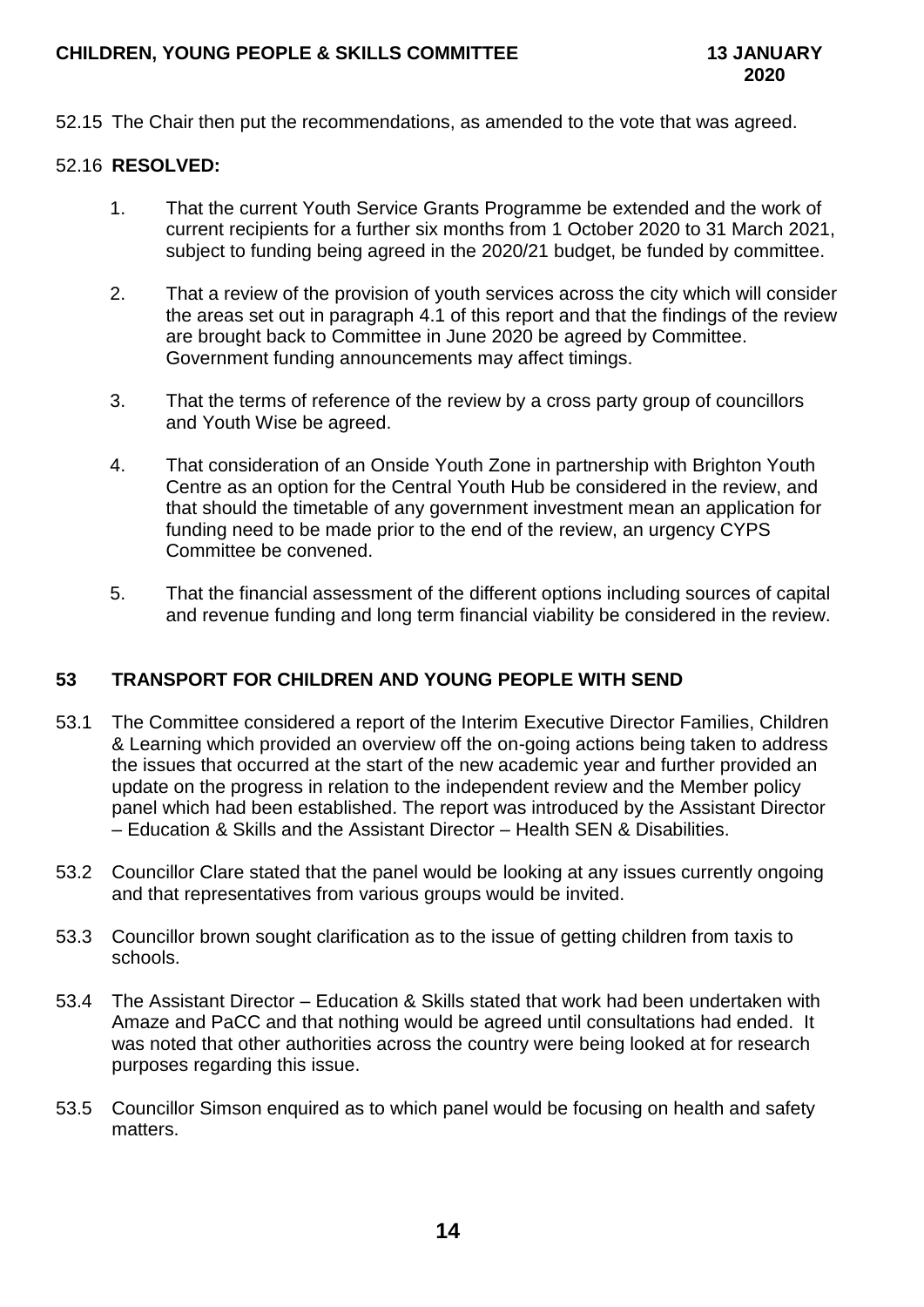- 53.6 The Assistant Director Health SEN & Disabilities stated that both the independent review and policy panels would be dealing with health and safety.
- 53.7 The Managing Principal noted that there was a list of consideration to be taken by the policy panel and that many would overlap with the independent review.
- 53.8 The Chair clarified that recommendations of outcomes of the independent review and policy panel would be made available to the public and that a range of recommendations would be brought to Committee to be voted on. It was noted that any resulting changes would not be made overnight.
- 53.9 Councillor Simson sought clarification of costs and for any further information regarding overspend.
- 53.10 The Assistant Director Education & Skills clarified that the policy panel would look at this and that the Finance and Management team were looking at the overspend. It was noted that the cost implications were brought on as a result of the necessary actions needed to be taken at the time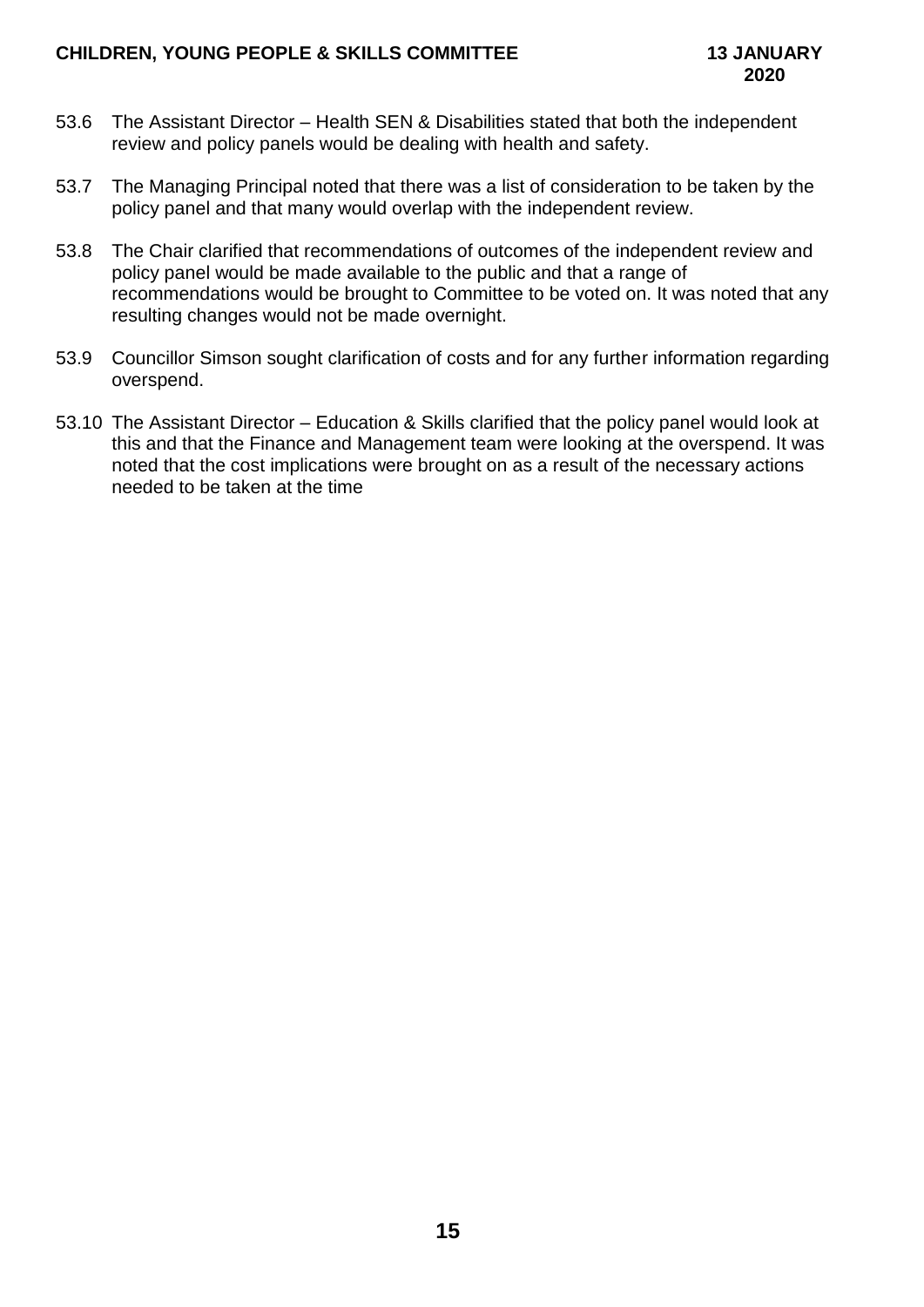## 53.11 **RESOLVED:**

- 1. That the progress made with addressing concerns about the operation of the home to school transport service be noted by Committee.
- 2. That the progress in the establishment of the independent review team and policy panel be noted by Committee.

# **54 DEVELOPMENT OF ASC SERVICES**

- 54.1 The Committee considered a report of the Interim Executive Director Families, Children & Learning which sought to updated the committee on the progress regarding the development of Autistic Spectrum Condition (ASC) provision within Brighton & Hove. The report was provided by the Assistant Director – Health SEN & Disabilities.
- 54.2 Councillor Clare enquired if it was possible that BHCC did not receive Central Government funding in regard to temperature arrangements for buildings.
- 54.3 The Assistant Director Health SEN & Disabilities stated that following a discussion with the National Autistic Society a design meeting on the would be held on the 22<sup>nd</sup> January to ensure wherever accommodation was set, it would meet needs required without causing anxiety.
- 54.5 A parent representative noted that parents of children with ASC would rather their children were placed in a space that was good enough rather than having to wait longer.
- 54.6 Councillor Hills enquired of efforts taken to consider environmental sustainability.
- 54.7 The Assistant Director Health SEN & Disabilities stated that environmental sustainability was being factored in to discussions.
- 54.8 Councillor Brown sought clarification as to a timeline of works regarding the setting up of the specialised facility for extra special needs and if expressions of interests could be followed up sooner.
- 54.9 The Assistant Director Health SEN & Disabilities stated that works regarding the specialised facility were roughly set to be completed in the Spring term however it was more important to make sure everything had been completed correctly.
- 54.10 Councillor Wilkinson expressed support for the additional specialist facility.

### 54.11 **RESOLVED:**

1. That to meet the forecast future need, the requirement of one Callum Centre be noted and that provision be based at Hove Park School on both sites; opening in September 2020.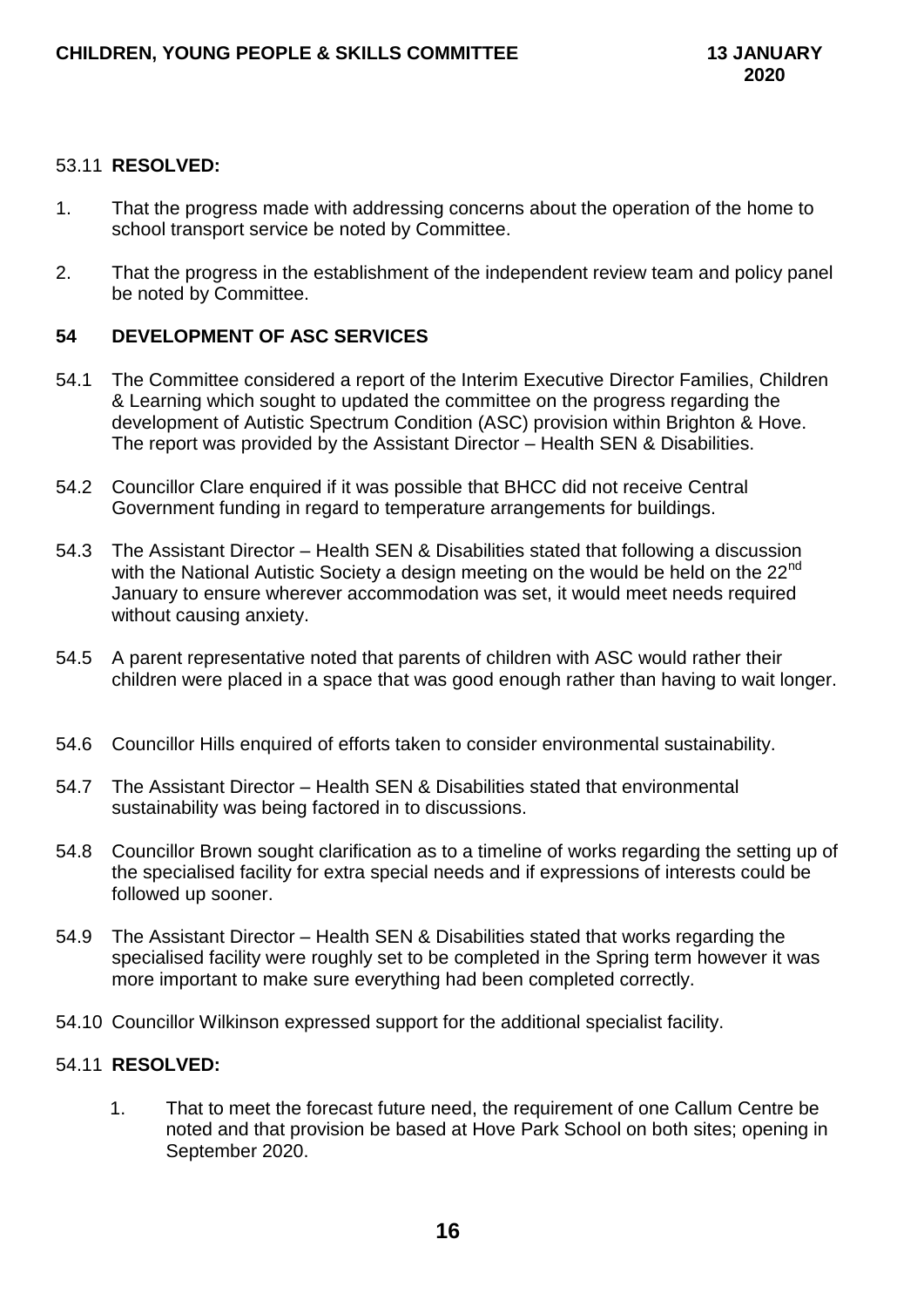- 2. That the development of another specialist facility located on both primary and secondary mainstream sites for children and young people who have a diagnosis of Autistic Spectrum Condition (ASC) and who also have Social Emotional Mental Health difficulties (SEMH) and/ or Learning Difficulties (LD) be noted.
- 3. That the progress of the co-produced primary and secondary flexible model of educational provision project for ASC children and young people who are unable to attend school, as described in the report, be noted.

## **55 UPDATE ON SPECIAL EDUCATIONAL NEEDS AND DISABILITY STRATEGY DEVELOPMENT**

- 55.1 The Committee considered a report of the Interim Executive Director for Families, Children & Learning which sought to notify members of updates in developing a new SEND Strategy. The report was provided by the Service Manager – Directorate Policy & Business Support.
- 55.2 Councillor Simson enquired why that had been allowed to lapse and expire since the 5 year strategy was set in 2013.
- 55.3 The Service Manager Directorate Policy & Business Support stated that the lapse had occurred last year during the significant changes that were taking place.
- 55.4 Ms Martindale expressed support for co-production and enquired if there was a timetable for works to be brought to committee.
- 55.5 The Service Manager Directorate Policy & Business Support stated that works on the draft report had already taken place which were not yet ready for committee. It was stated that the intention was to bring this to March CYPS Committee and that for each priority area there was to be a full action plan.
- 55.6 Councillor Nield enquired what was being done to engage schools with regard wider movements engaging with people with SEND.
- 55.7 The Service Manager Directorate Policy & Business Support stated that there was a lot of work on this being undertaken, many touchpoints were available with wider consultation with people remaining ongoing. It was noted that a safety conference was coming up and gave a brief overview of people with whom BHCC had held conversations.
- 55.8 Councillor Hills enquired how the strategy was being measured.
- 55.9 The Service Manager Directorate Policy & Business Support stated that there were many ways of measuring of how things would be reported on such as BHCC's effort to link work with PaCC and Amaze.

# 55.10 **RESOLVED:**

1. That the progress made towards the SEND Strategy be noted.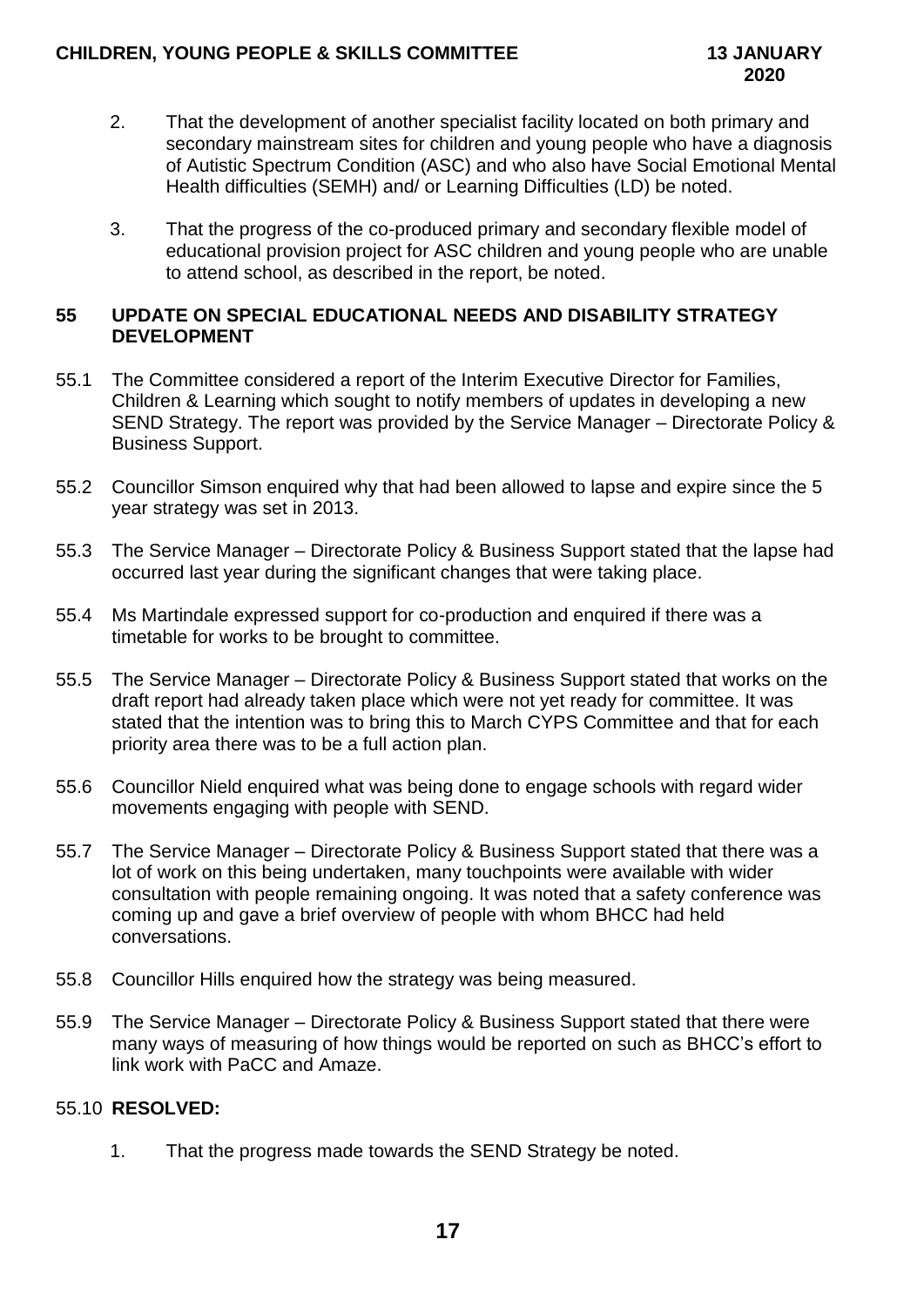#### **56 UPDATE ON ACADEMISATION OF MOULSECOOMB PRIMARY SCHOOL**

- 56.1 The Committee considered a report of the Interim Executive Director Families, Children & Learning which sought to provide an update report on Moulsecoomb Primary School. The report was provided by the Head of Education Standards & Achievement.
- 56.2 On behalf of the Green Group, Councillor Nield moved a motion to add recommendation 2.2 as shown in bold italics below:
	- *2.2 That committee agrees to receive a further update report on Moulsecoomb Primary, when an academy sponsor has been selected by the Regional Schools Commissioner. This report should provide information regarding the proposed academy sponsor and the outcome of the required due diligence process.*
- 56.3 Councillor Clare formally seconded the motion.
- 56.4 Councillor Simson referred to the financial elements of the report and sought clarity as to how a sponsor would be found. It was noted that BHCC would have to manage this.
- 56.5 The Head of Education Standards & Achievement stated that it was not possible to provide financial figures yet and that a response would be provided as soon as possible.
- 56.6 Ms James enquired if there was any timeline on how long Ofsted would take to come back to the school.
- 56.7 The Head of Education Standards & Achievement stated that there been no indication from Ofsted. It was noted that Ofsted operated within a new framework process on who would be visited which was not shared with anyone.
- 56.8 The Chair put the motion to a vote which was passed.
- 56.9 The Chair then put the recommendations as amended, to the vote that was agreed.

#### 56.10 **RESOLVED:**

- 1. The report be noted.
- 2. That a further update report on Moulsecoomb Primary, when an academy sponsor has been selected by the Regional Schools Commissioner be received by Committee. That information regarding the proposed academy sponsor and the outcome of the required due diligence process be provided in the report.

#### **57 ITEMS REFERRED FOR COUNCIL**

The meeting concluded at Time Not Specified

Signed Chair